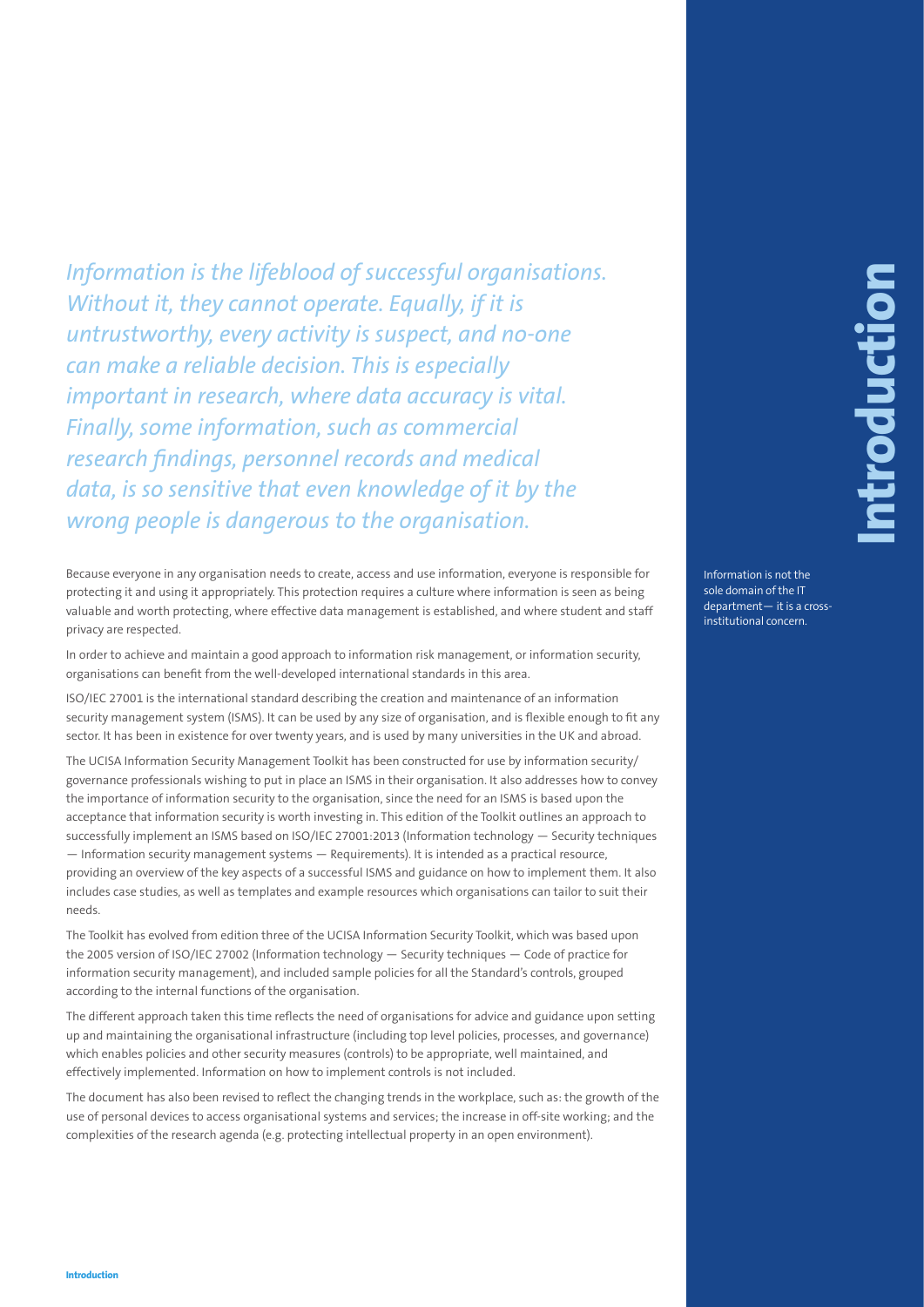The UCISA Information Security Management Toolkit will:

- assist those who have responsibility for implementing information security across the organisation by providing advice and guidance to them;
- help them to provide senior university management with an understanding of why information security is an important, organisation-wide issue.

### **The structure of this document**

Good information security requires a proportionate, risk-based response. The Toolkit is arranged in chapters, each one covering a key aspect of an ISMS and providing advice, instructions and examples to aid implementation. At the end of each chapter is a summary of key points and references. At the end of the document, in the Conclusion, is a collection of all the chapters' summary points.

## **Definitions and standards**

Please note that this document uses the definitions in ISO/IEC 27000 Information technology — Security techniques — Information security management systems — Overview and vocabulary. These definitions may differ from standard dictionary definitions.

It is also strongly recommended that readers read this document in conjunction with the standards ISO/IEC 27001 and ISO/IEC 27002.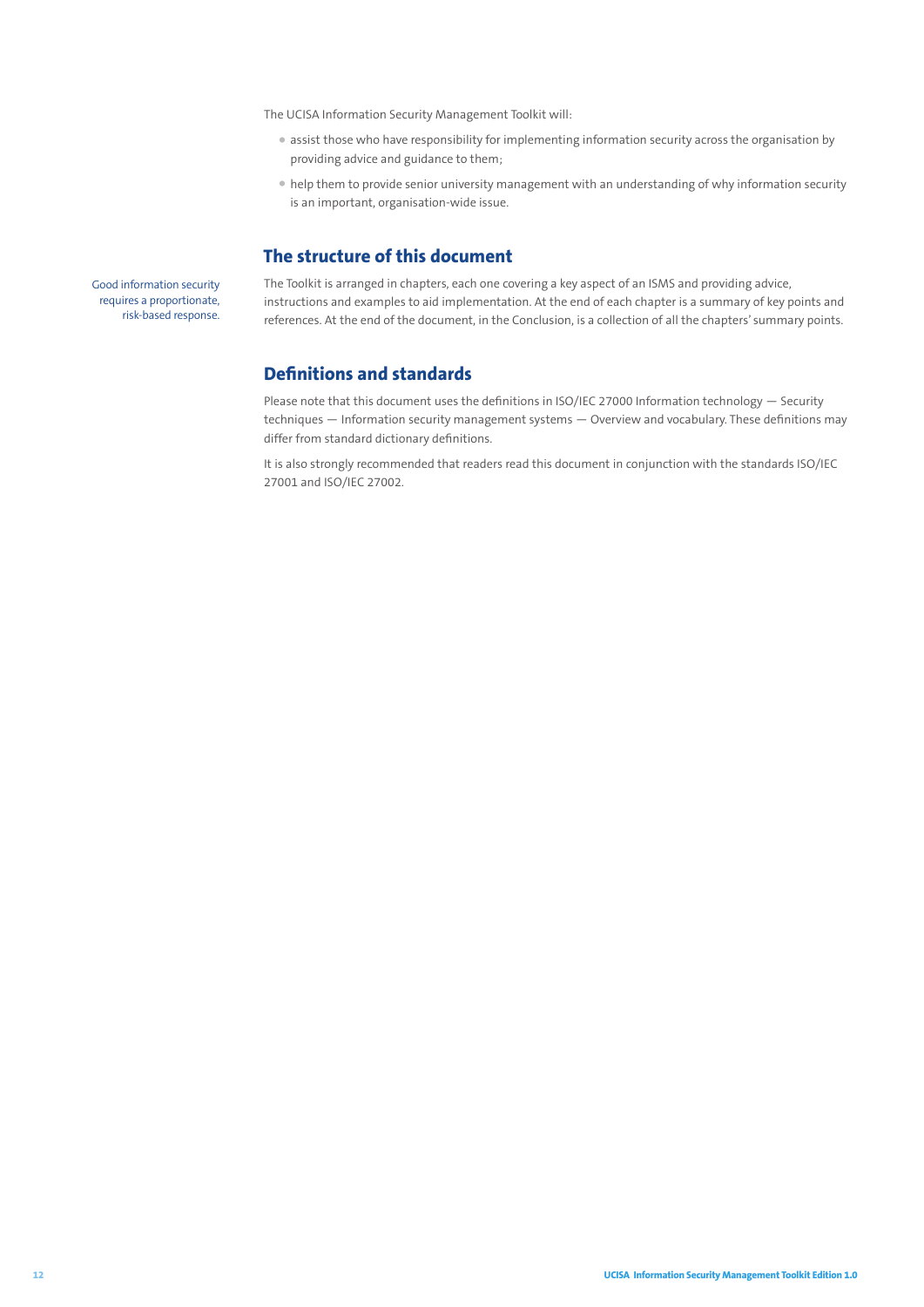# **Route map for using the UCISA Information Security Management Toolkit**

**Toolkit Route Map**

| IVVINIL INVULE IVIAP                                    |                                    |
|---------------------------------------------------------|------------------------------------|
| <b>Stages to build ISMS - Objectives</b>                | <b>Toolkit Chapters</b>            |
| Stage 1                                                 |                                    |
| <b>Foundations</b>                                      |                                    |
| • Understand the organisation                           | [§1] What is information security? |
| • Establish leadership and commitment                   | [§2] Information security          |
| • Gain initial top management support                   | governance                         |
| • Set policy/strategy                                   | [§3] Drivers                       |
| • Define roles and responsibilities                     | [§8] Roles and competencies        |
|                                                         | [§13] Policies                     |
| <b>Stage 2</b>                                          |                                    |
| Planning, assessment and evaluation                     |                                    |
| • Define scope of activity                              | [§4] Scoping                       |
| • Define risk assessment methodology                    | [§5] Risk assessment               |
| • Assess risk and establish risk treatment plan         | [§6] Controls                      |
| • Select controls                                       | [§7] Information management        |
| • Define necessary resources                            | [§8] Roles and competencies        |
| • Deliver business case and review                      | [§9] Awareness raising             |
| • Define competencies                                   | [§2] Information security          |
|                                                         | governance                         |
|                                                         |                                    |
| <b>Stage 3</b><br>Implementation, support and operation |                                    |
| • Establish operational support (resource,              | [§5] Risk assessment               |
| competencies, awareness etc.)                           | [§6] Controls                      |
| • Implement policies/controls and manage risk           | [§8] Roles and competencies        |
| • Address communication and awareness building          | [§9] Awareness raising             |
| • Implement compliance checking vs regulations          | [§1] What is information security? |
|                                                         |                                    |
| <b>Stage 4</b>                                          |                                    |
| Performance, evaluation and improvement                 |                                    |
| • Measure and evaluate performance                      | [§10] Measurement                  |
| • Respond effectively to incidents and                  | [§11] When things go wrong:        |
| when things go wrong                                    | non - conformities and             |
| • Deliver continual improvement                         | <b>incidents</b>                   |
| • Implement iterative risk assessment                   | [§12] Continual improvement        |
|                                                         | [§5] Risk assessment               |